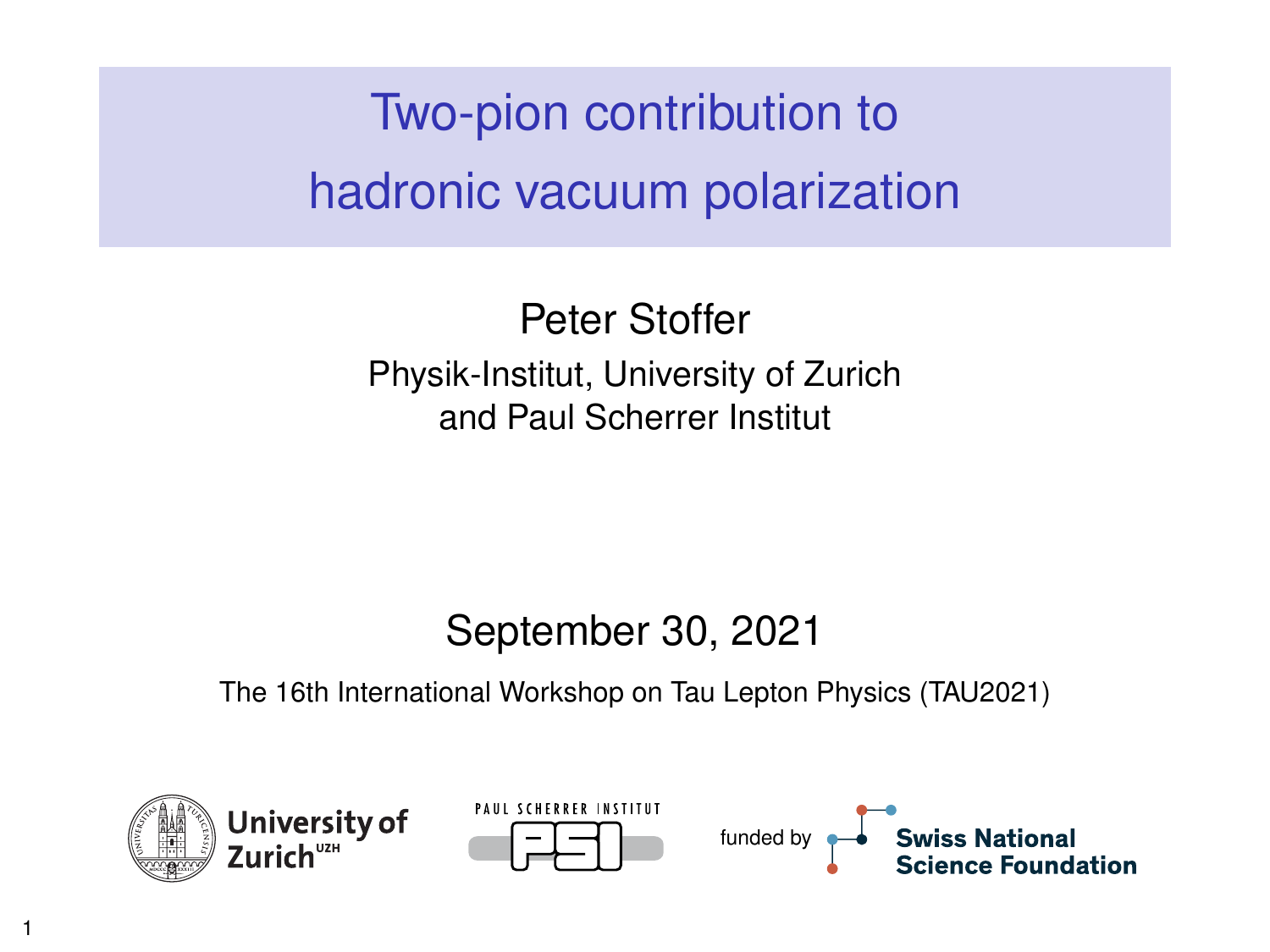

#### [Introduction](#page-2-0)

- [Hadronic vacuum polarization](#page-6-0)
- [Two-pion contribution](#page-10-0)
- [Tension with lattice QCD](#page-16-0)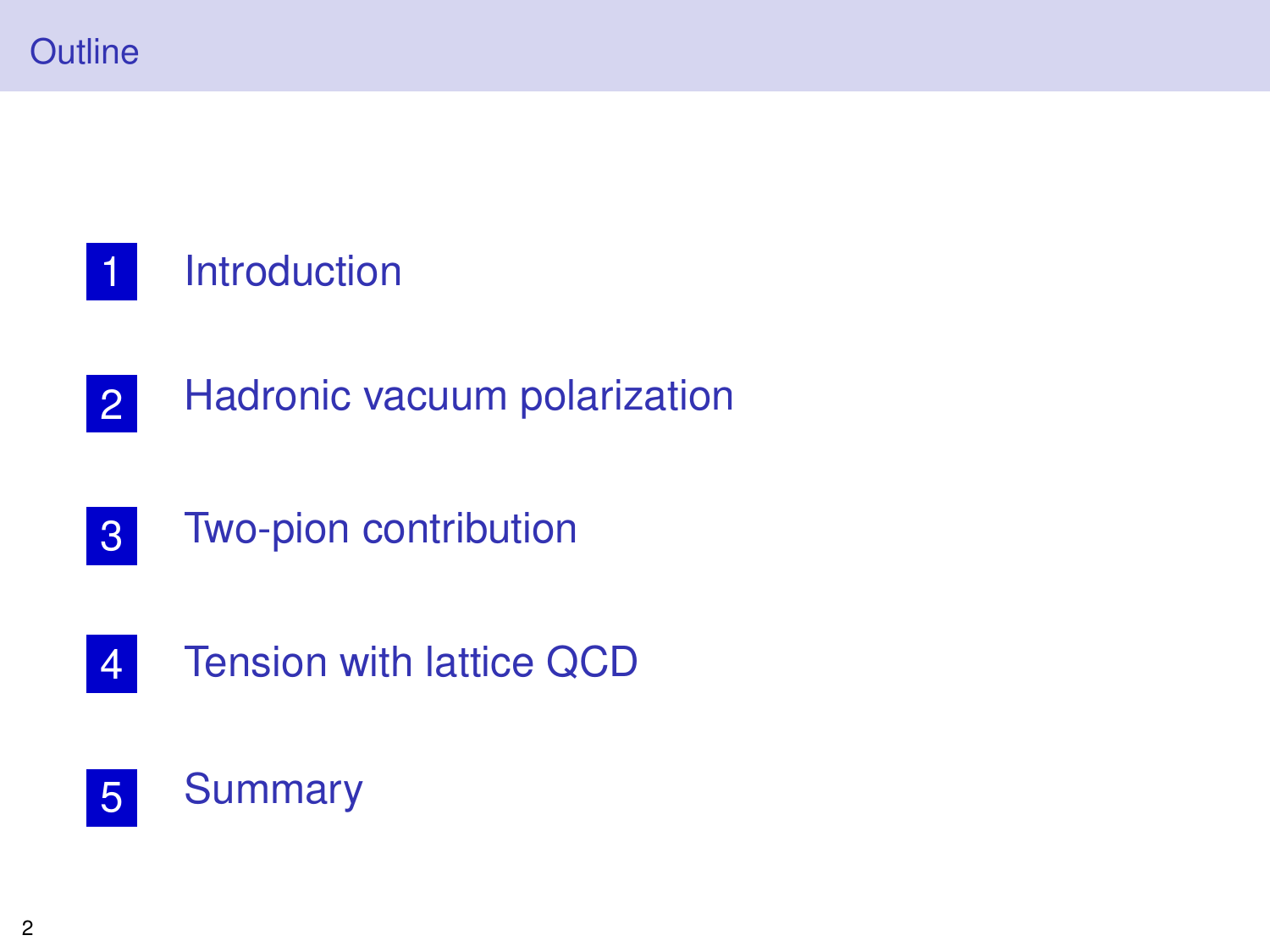# <span id="page-2-0"></span>[Introduction](#page-2-0)

- [Hadronic vacuum polarization](#page-6-0)
- [Two-pion contribution](#page-10-0)
- [Tension with lattice QCD](#page-16-0)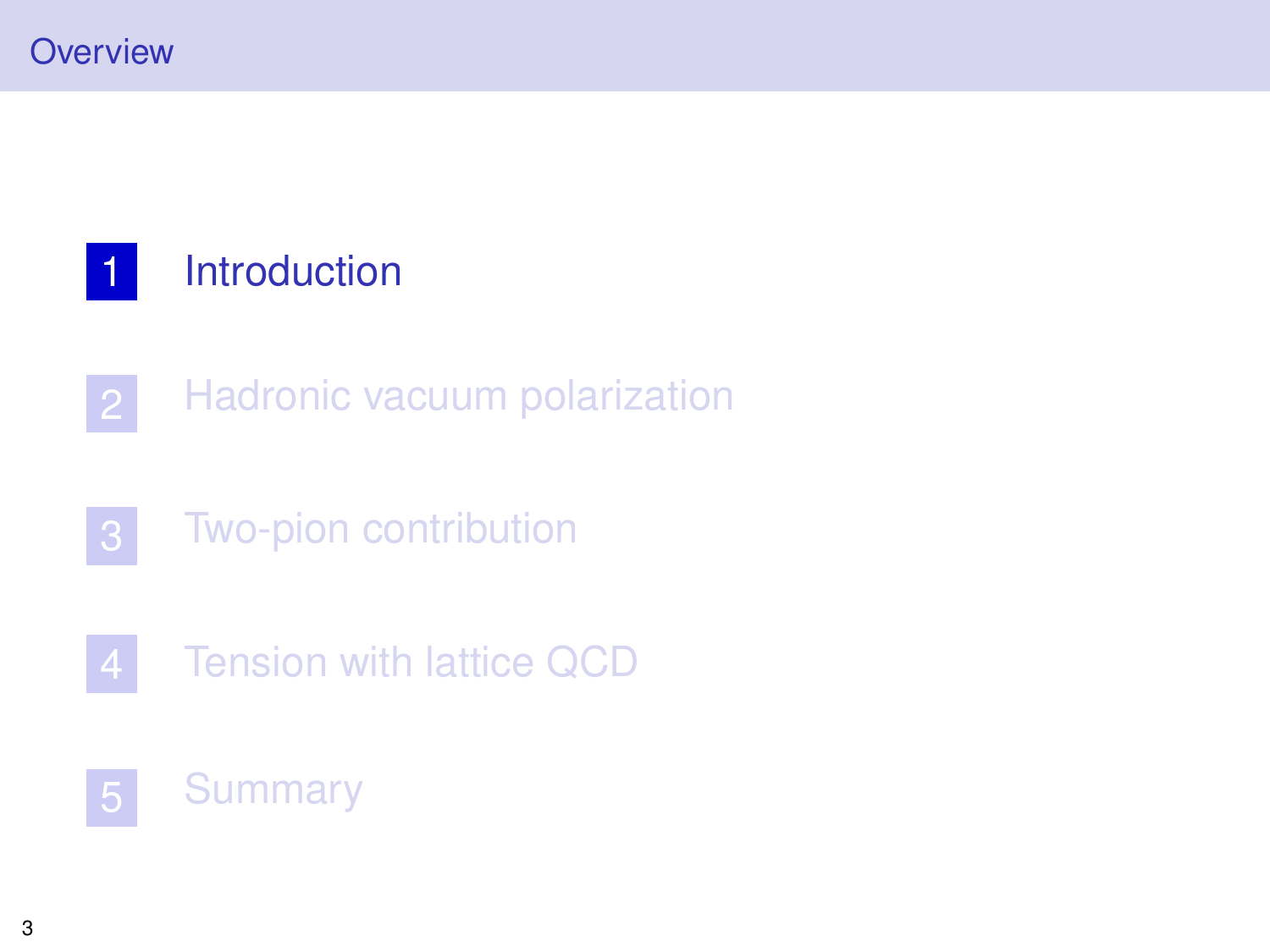

#### $(q-2)_u$ : theory vs. experiment

• discrepancy between SM theory white paper and experiment (E821 and FNAL combined)  $4.2\sigma$ 

 $\rightarrow$  talk by J. Stapleton

- hint to new physics?
- size of discrepancy points at **electroweak scale**  $\Rightarrow$  heavy new physics needs some enhancement mechanism
- theory error completely dominated by **hadronic effects** <sup>→</sup> talk by G. Colangelo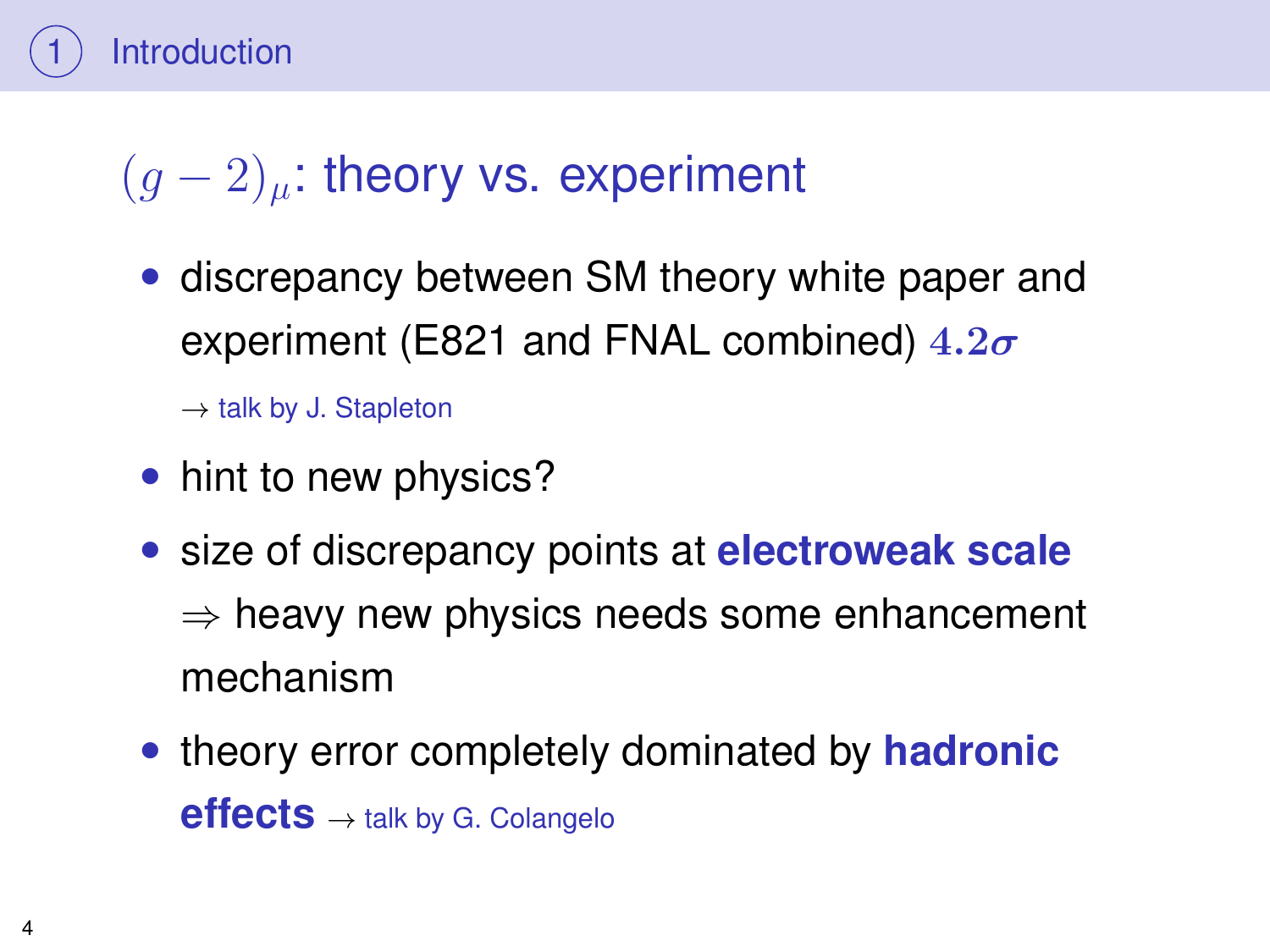# Muon anomalous magnetic moment  $(g-2)_u$

recent and future experimental progress:

• FNAL will improve precision further: **factor of 4 wrt E821**

**[Introduction](#page-2-0)** 

• theory still needs to reduce **SM uncertainty**!



Photo: Glukicov (License: CC-BY-SA-4.0)



muon  $q-2$  discrepancy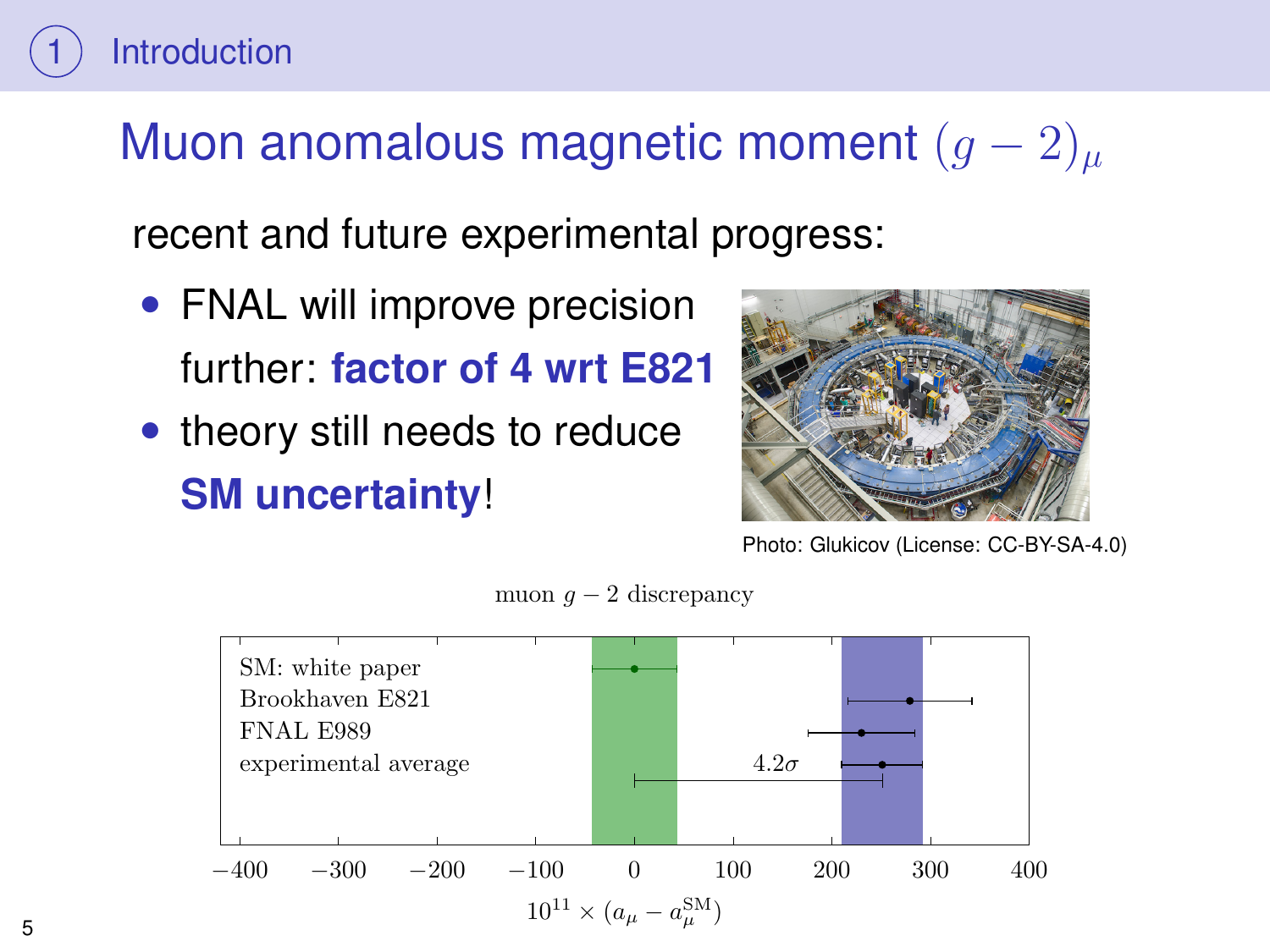# Muon anomalous magnetic moment  $(g-2)_u$

recent and future experimental progress:

• FNAL will improve precision further: **factor of 4 wrt E821**

**[Introduction](#page-2-0)** 

• theory still needs to reduce **SM uncertainty**!



Photo: Glukicov (License: CC-BY-SA-4.0)



muon  $q-2$  discrepancy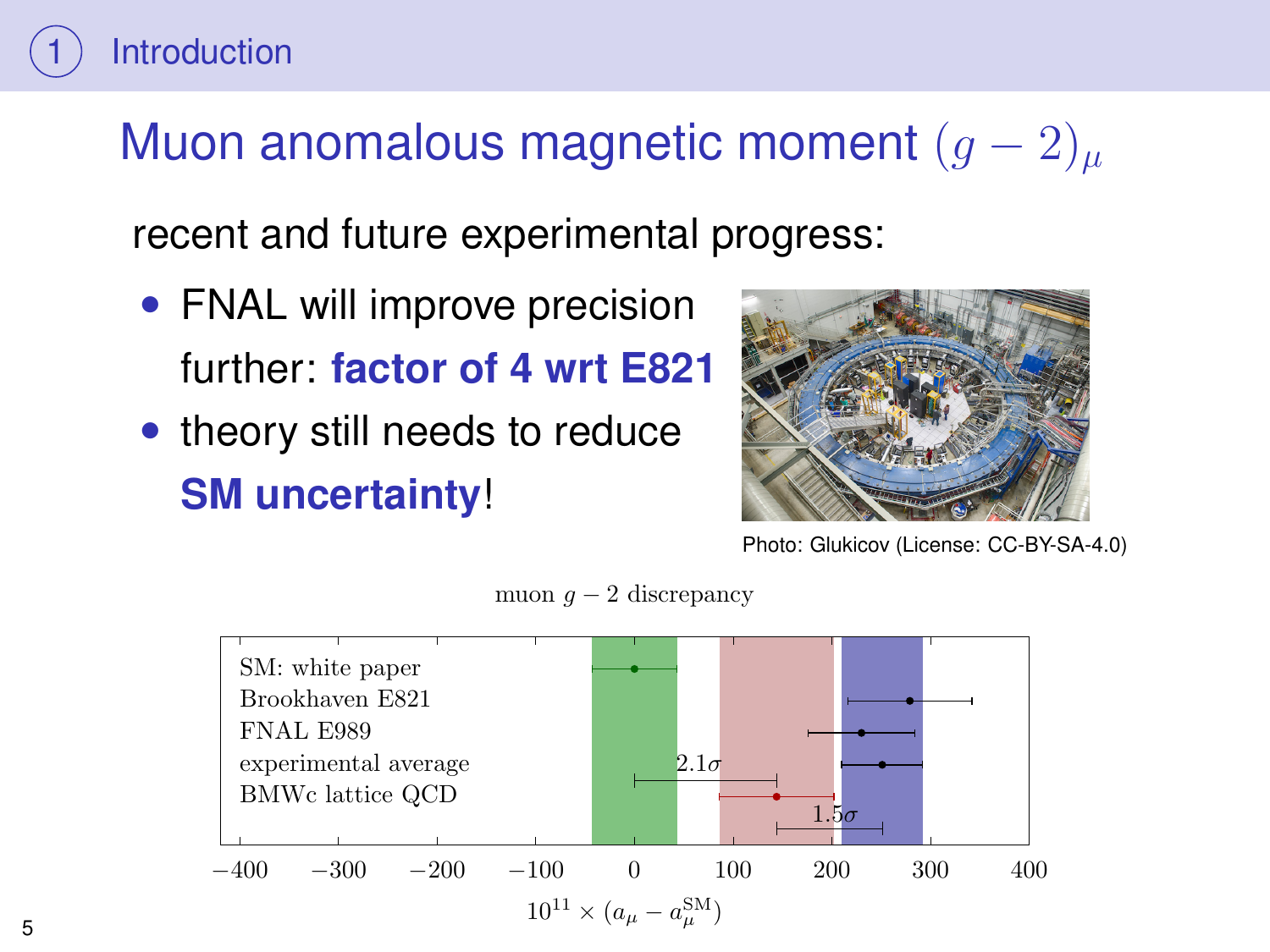<span id="page-6-0"></span>

- [Hadronic vacuum polarization](#page-6-0)
- [Two-pion contribution](#page-10-0)
- [Tension with lattice QCD](#page-16-0)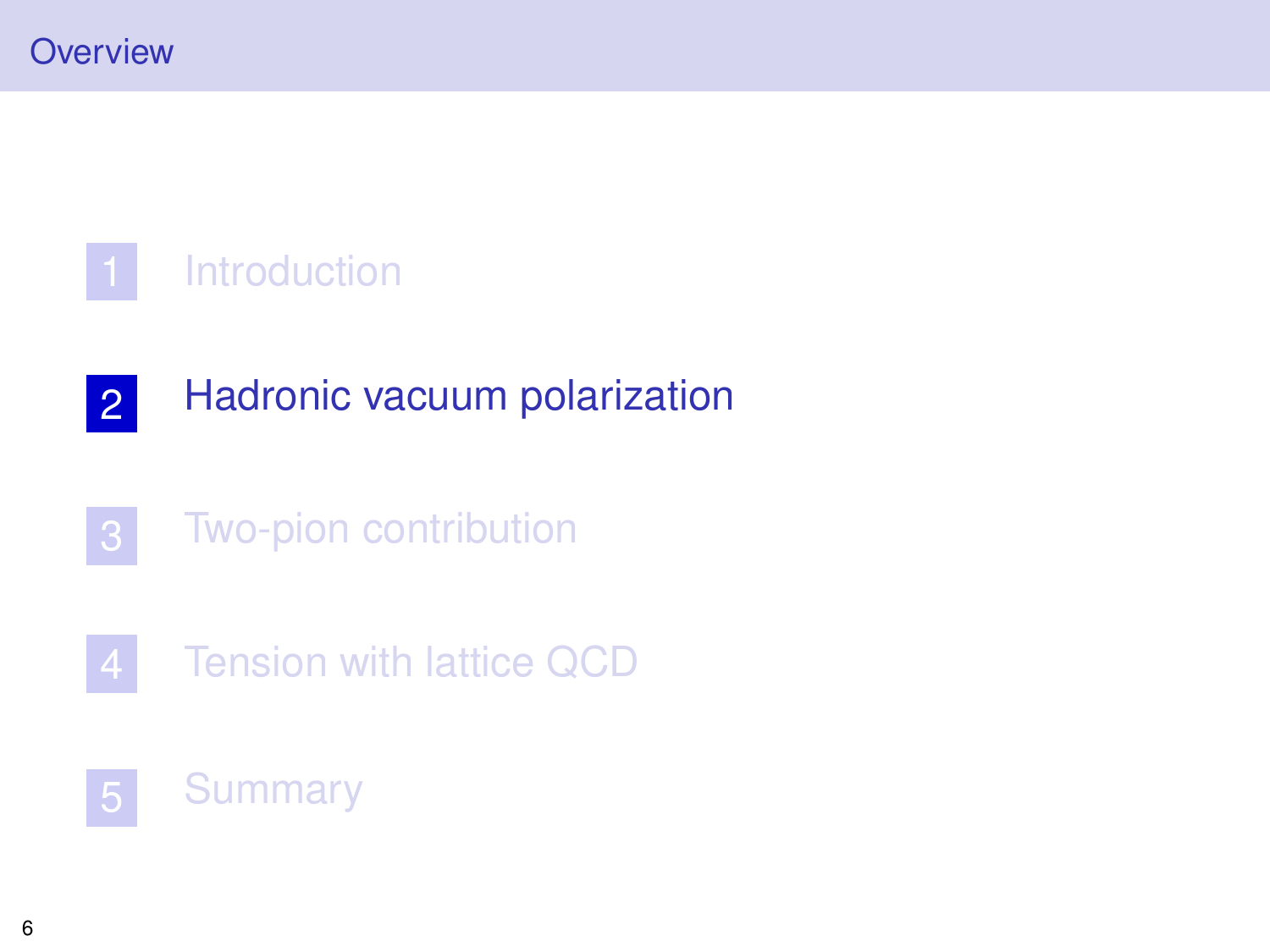

- at present evaluated via **dispersion relations** and cross-section input from  $e^+e^-\to$  hadrons
- intriguing discrepancies between  $e^+e^-$  experiments  $\Rightarrow$  treated as additional systematic uncertainty
- lattice QCD making fast progress  $\rightarrow$  talk by A. El-Khadra
- 2.1σ **tension** between dispersion relations and latest lattice results <sup>→</sup> S. Borsanyi *et al.*, Nature (2021)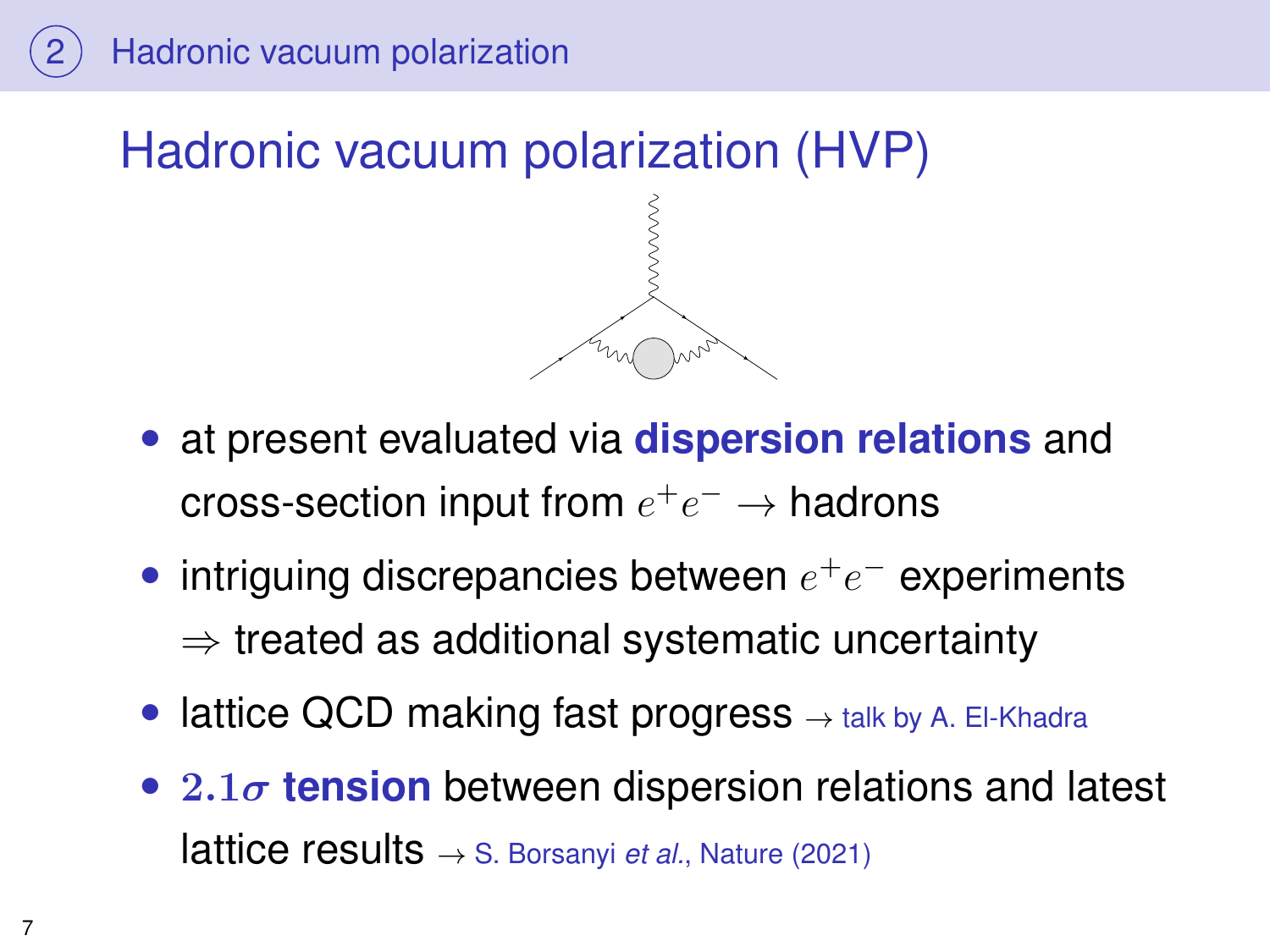[Hadronic vacuum polarization](#page-6-0)

HVP contribution to  $(g-2)_\mu$ 

$$
a_{\mu}^{\text{HVP}} = \frac{m_{\mu}^2}{12\pi^3} \int_{s_{\text{thr}}}^{\infty} ds \, \frac{\hat{K}(s)}{s} \, \sigma(e^+e^- \to \text{hadrons})
$$

- basic principles: unitarity and analyticity
- direct **relation to data**: total hadronic cross section  $\sigma(e^+e^- \to \text{hadrons})$
- dedicated  $e^+e^-$  program (BaBar, Belle, BESIII, CMD3, KLOE, SND)

 $\rightarrow$  talks by B. Shwartz, T. Dimova, P. Lukin, K. Todyshev, A. Denig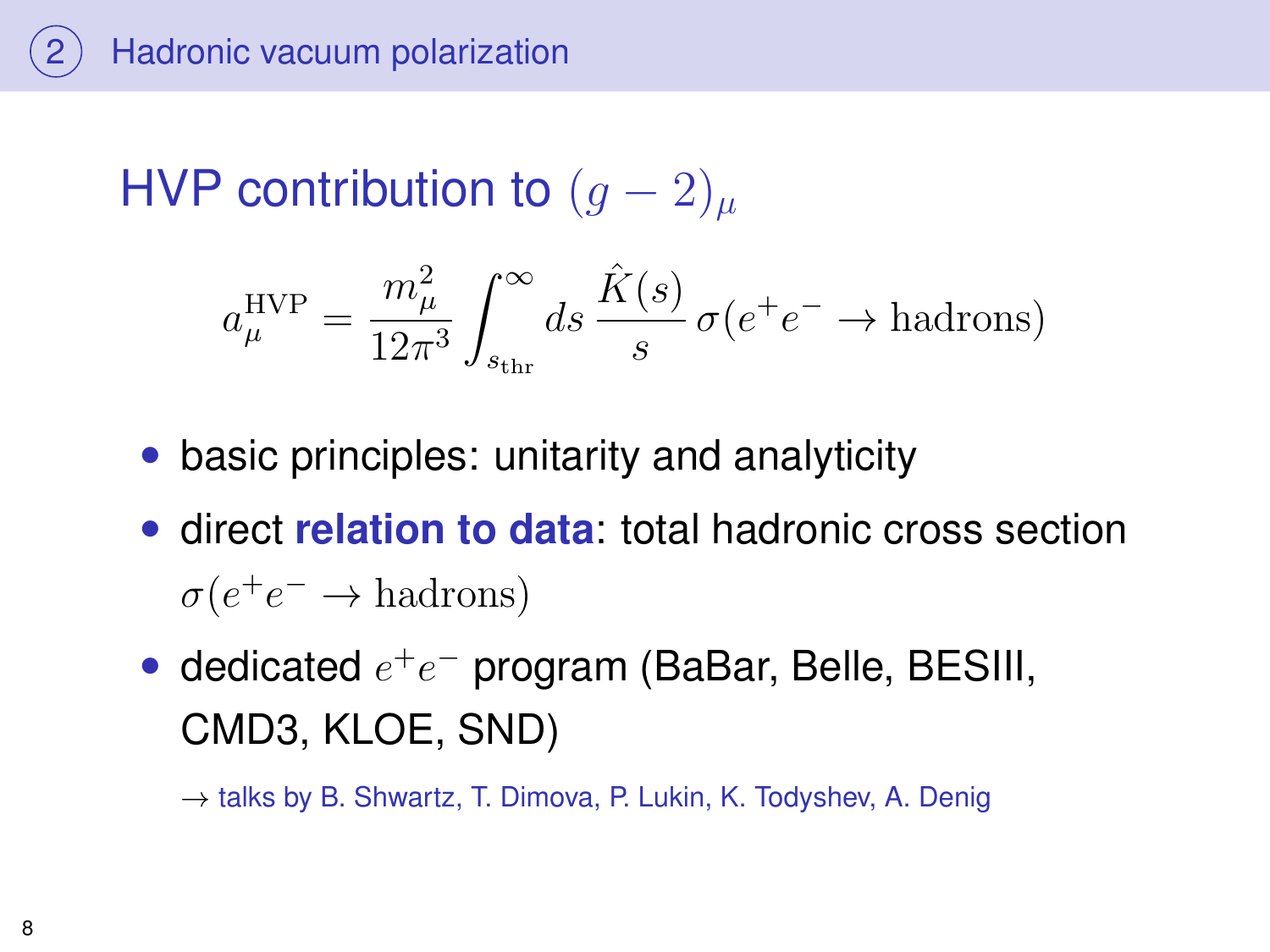

# Hadronic vacuum polarization



• final white paper number: data-driven evaluation

$$
a_\mu^{\rm LO\ HVP,\,pheno}=6\,931(40)\times 10^{-11}
$$

• previous average of published lattice-QCD results

$$
a_\mu^{\textsf{LO HVP, lattice average}} = 7\,116(184)\times 10^{-11}
$$

• newest lattice-QCD result

→ S. Borsanyi *et al.*, Nature (2021)

$$
a_\mu^{\textsf{LO HVP, lattice}} = 7\,075(55)\times10^{-11}
$$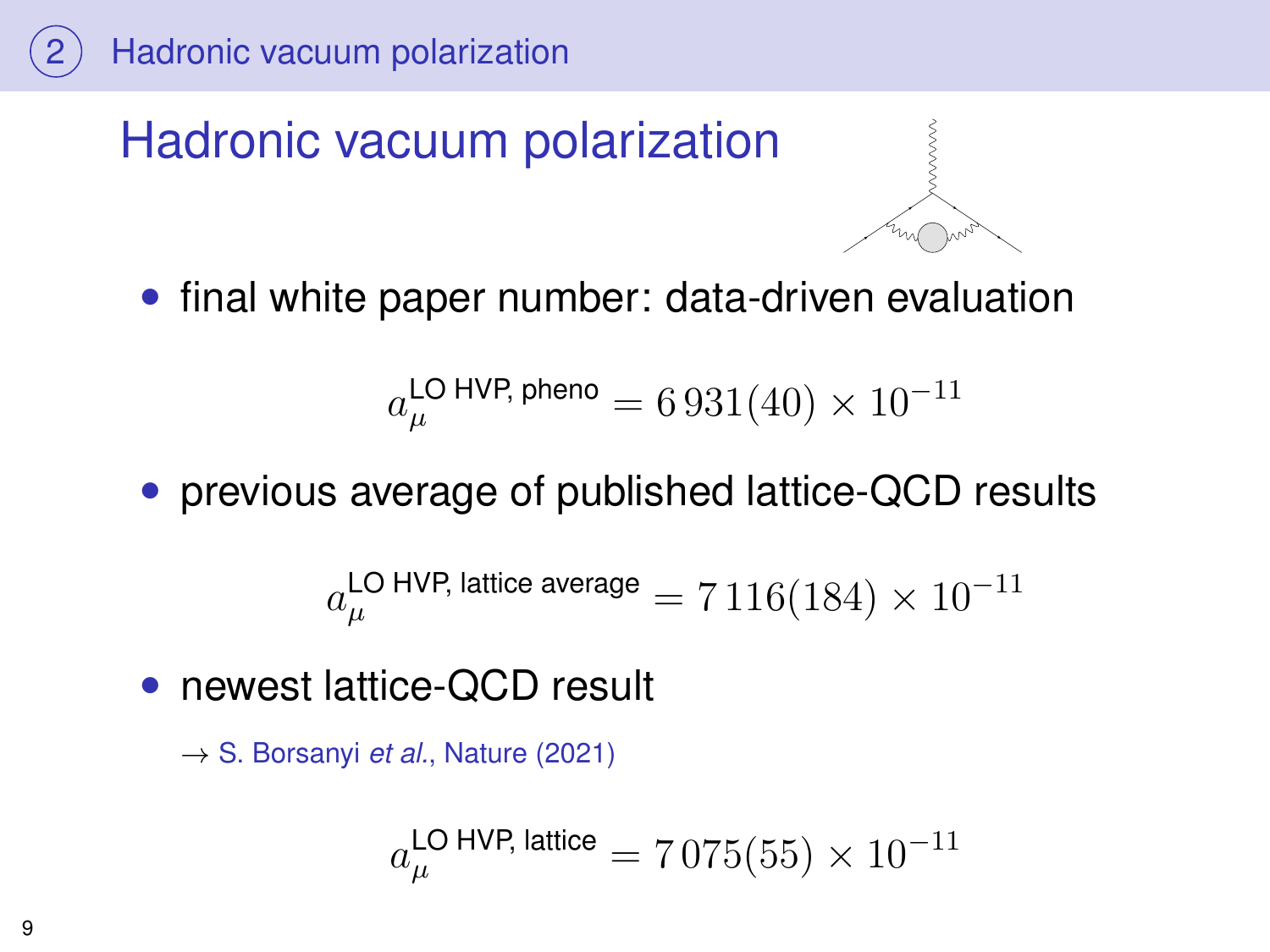<span id="page-10-0"></span>[Introduction](#page-2-0)

- [Hadronic vacuum polarization](#page-6-0)
- [Two-pion contribution](#page-10-0)
- [Tension with lattice QCD](#page-16-0)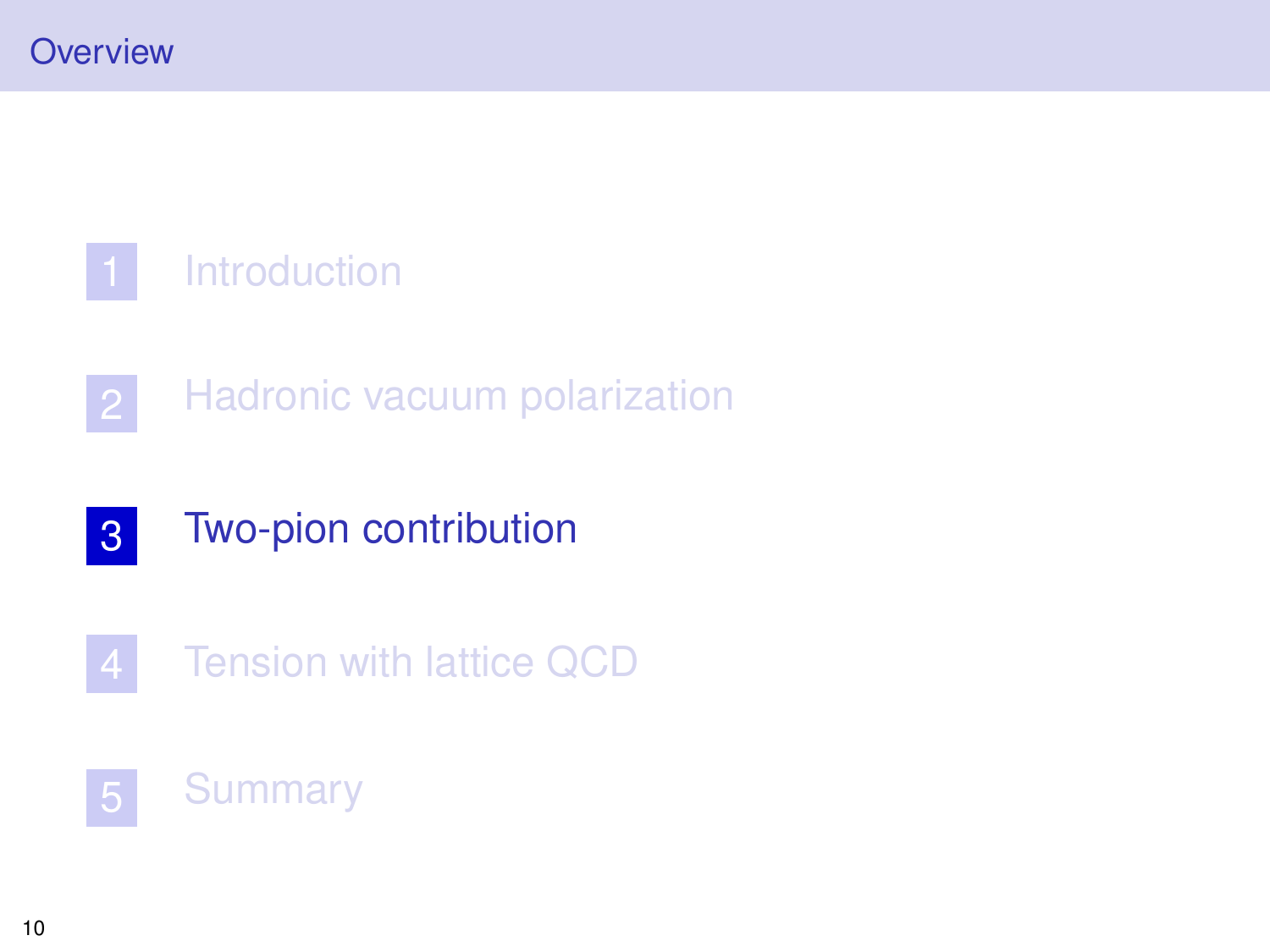

# Two-pion contribution to HVP

- $\pi\pi$  contribution amounts to more than 70% of HVP contribution
- responsible for a similar fraction of HVP uncertainty
- can be expressed in terms of **pion vector form factor**  $\Rightarrow$  constraints from analyticity and unitarity

→ Colangelo, Hoferichter, Stoffer, JHEP **02** (2019) 006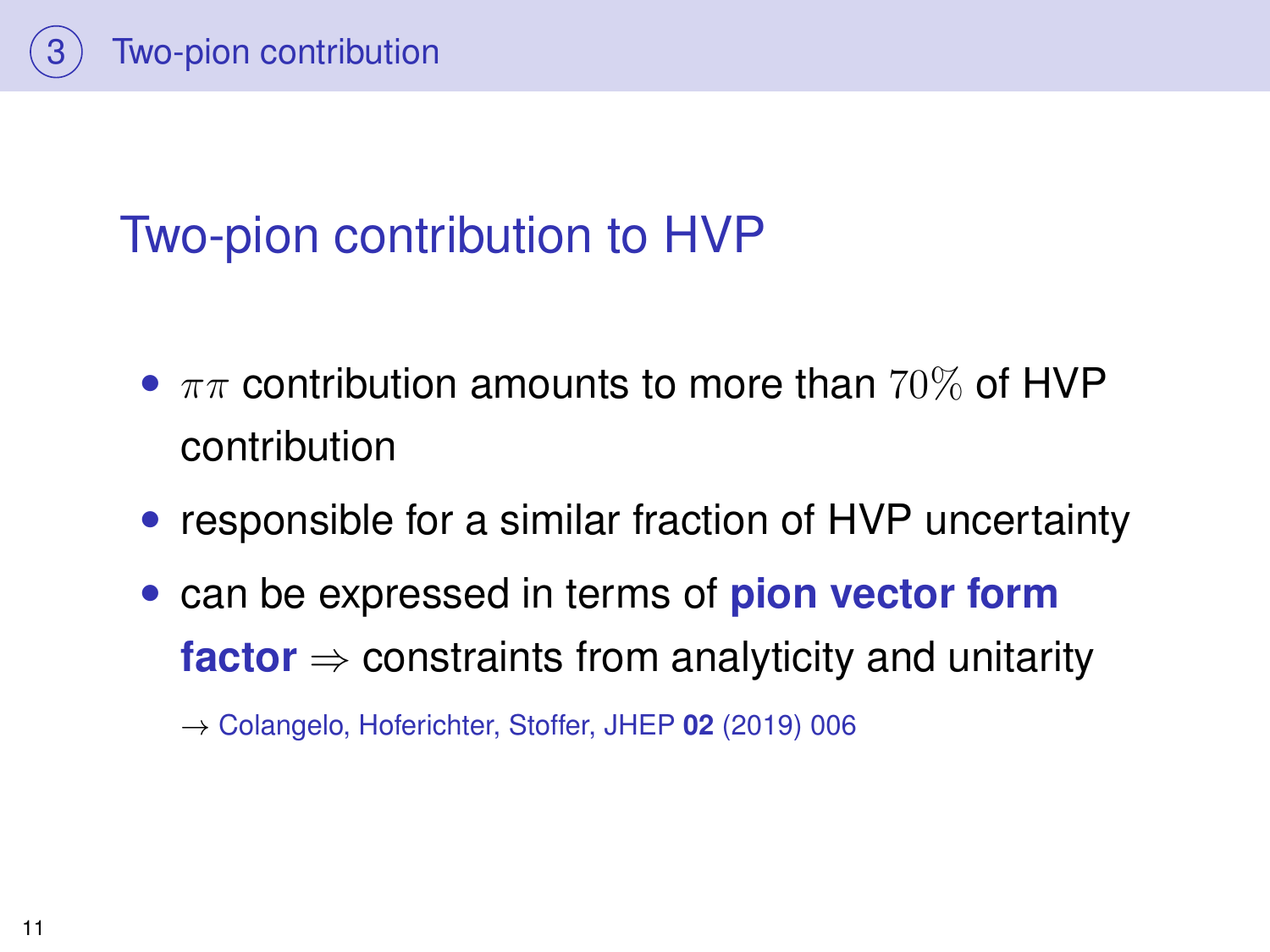# Dispersive representation of pion VFF

→ Colangelo, Hoferichter, Stoffer, JHEP **02** (2019) 006



**Omnès function** with elastic  $\pi\pi$ -scattering P-wave phase shift  $\delta_1^1(s)$  as input:

$$
\Omega^1_1(s) = \exp\left\{\frac{s}{\pi} \int_{4M^2_{\pi}}^{\infty} ds' \frac{\delta^1_1(s')}{s'(s'-s)}\right\}
$$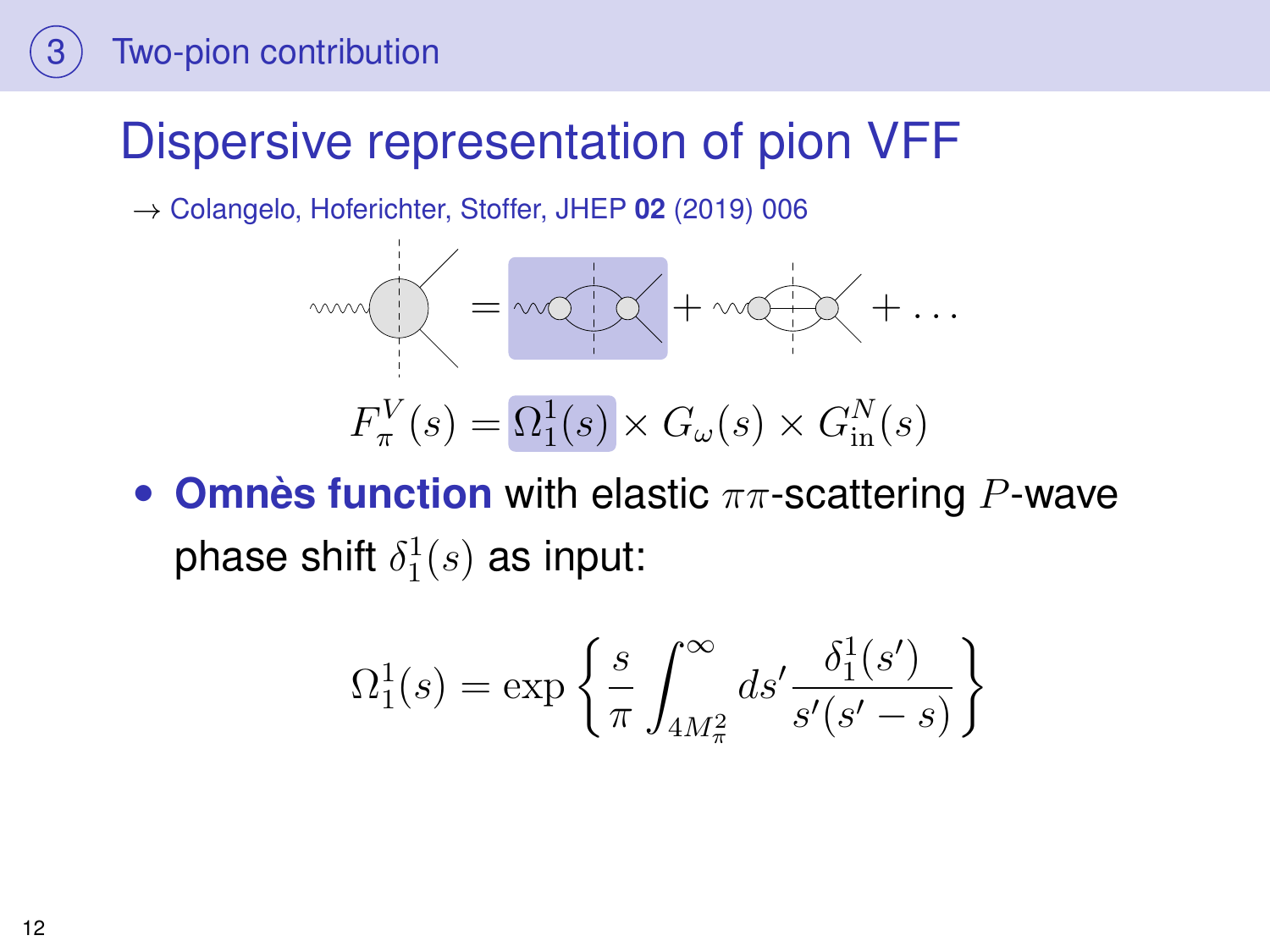# Dispersive representation of pion VFF

→ Colangelo, Hoferichter, Stoffer, JHEP **02** (2019) 006



• isospin-breaking  $3\pi$  intermediate state: negligible apart from  $\omega$  **resonance** ( $\rho$ - $\omega$  interference effect)

$$
G_{\omega}(s) = 1 + \frac{s}{\pi} \int_{9M_{\pi}^{2}}^{\infty} ds' \frac{\text{Im}g_{\omega}(s')}{s'(s'-s)} \left(\frac{1 - \frac{9M_{\pi}^{2}}{s'}}{1 - \frac{9M_{\pi}^{2}}{M_{\omega}^{2}}}\right)^{4},
$$
  

$$
g_{\omega}(s) = 1 + \epsilon_{\omega} \frac{s}{(M_{\omega} - \frac{i}{2}\Gamma_{\omega})^{2} - s}
$$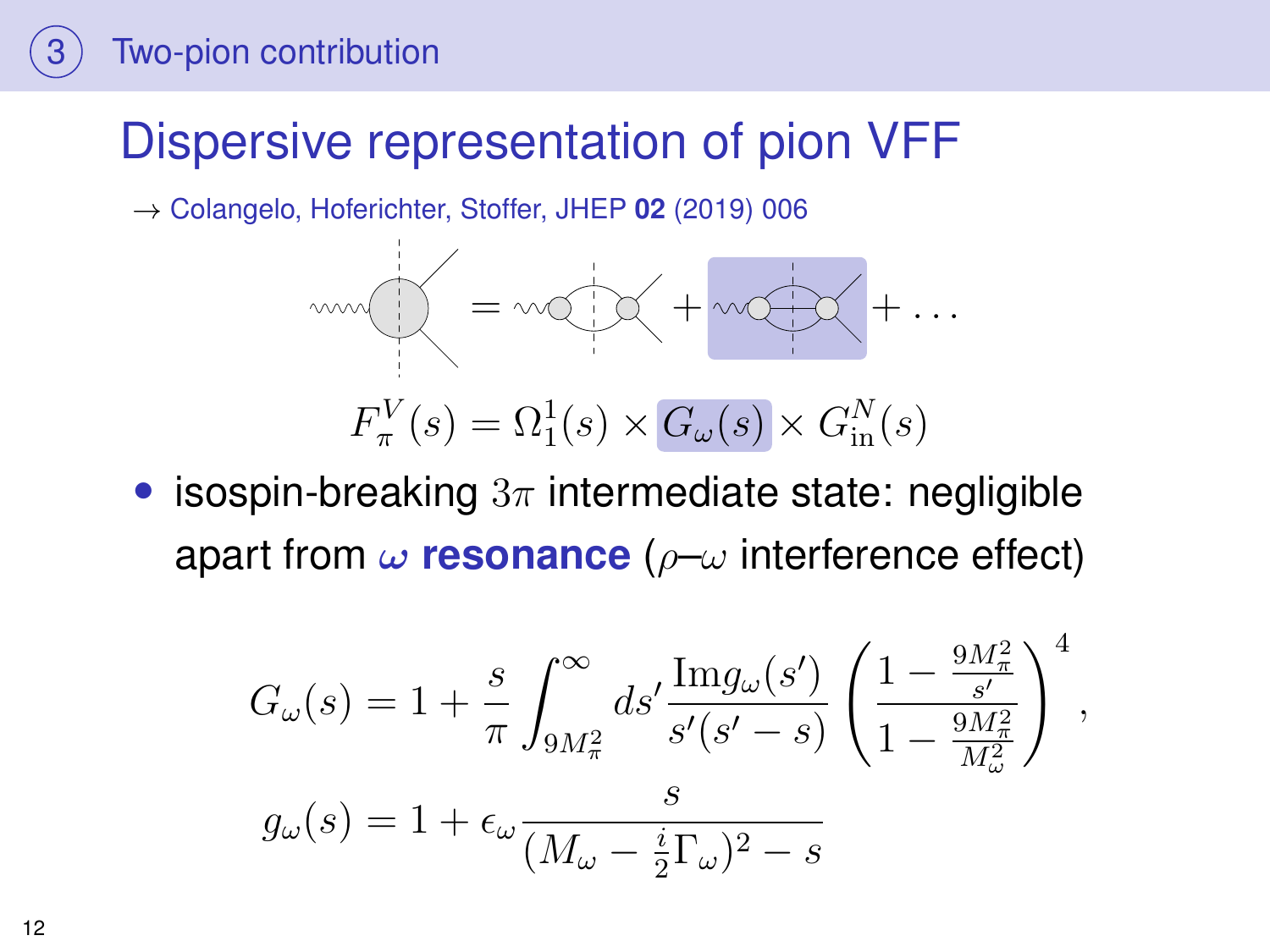# Dispersive representation of pion VFF

→ Colangelo, Hoferichter, Stoffer, JHEP **02** (2019) 006



- heavier intermediate states:  $4\pi$  (mainly  $\pi^0\omega$ ),  $\bar{K}K$ , ...
- described in terms of a **conformal polynomial** with cut starting at  $\pi^0\omega$  threshold

$$
G_{\text{in}}^{N}(s) = 1 + \sum_{k=1}^{N} c_k (z^k(s) - z^k(0))
$$

correct  $P$ -wave threshold behavior imposed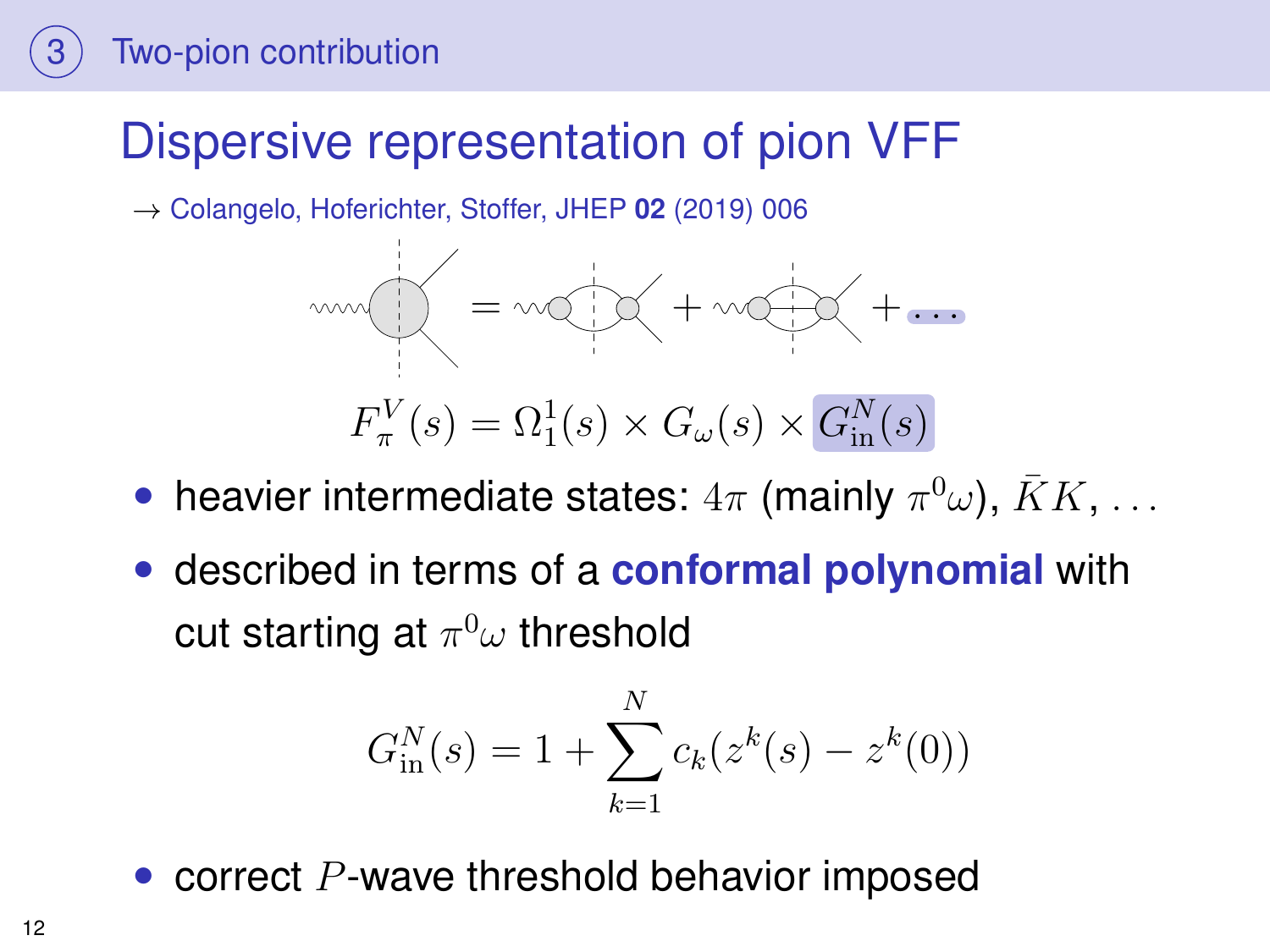# Result for  $a_{\mu}^{\rm HVP,\pi\pi}$  below 1 GeV

→ Colangelo, Hoferichter, Stoffer, JHEP **02** (2019) 006

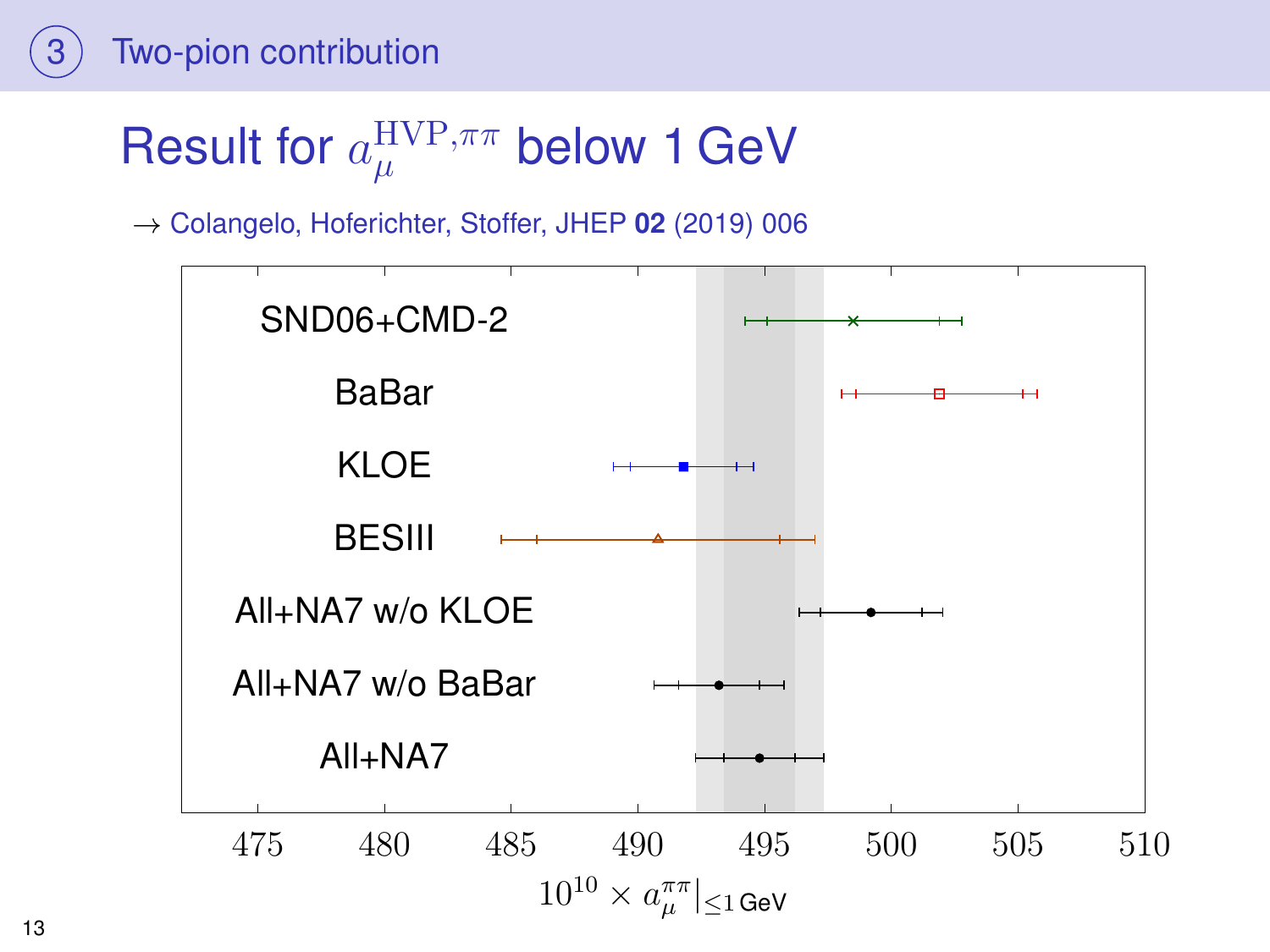<span id="page-16-0"></span>[Introduction](#page-2-0)

- [Hadronic vacuum polarization](#page-6-0)
- [Two-pion contribution](#page-10-0)
- [Tension with lattice QCD](#page-16-0)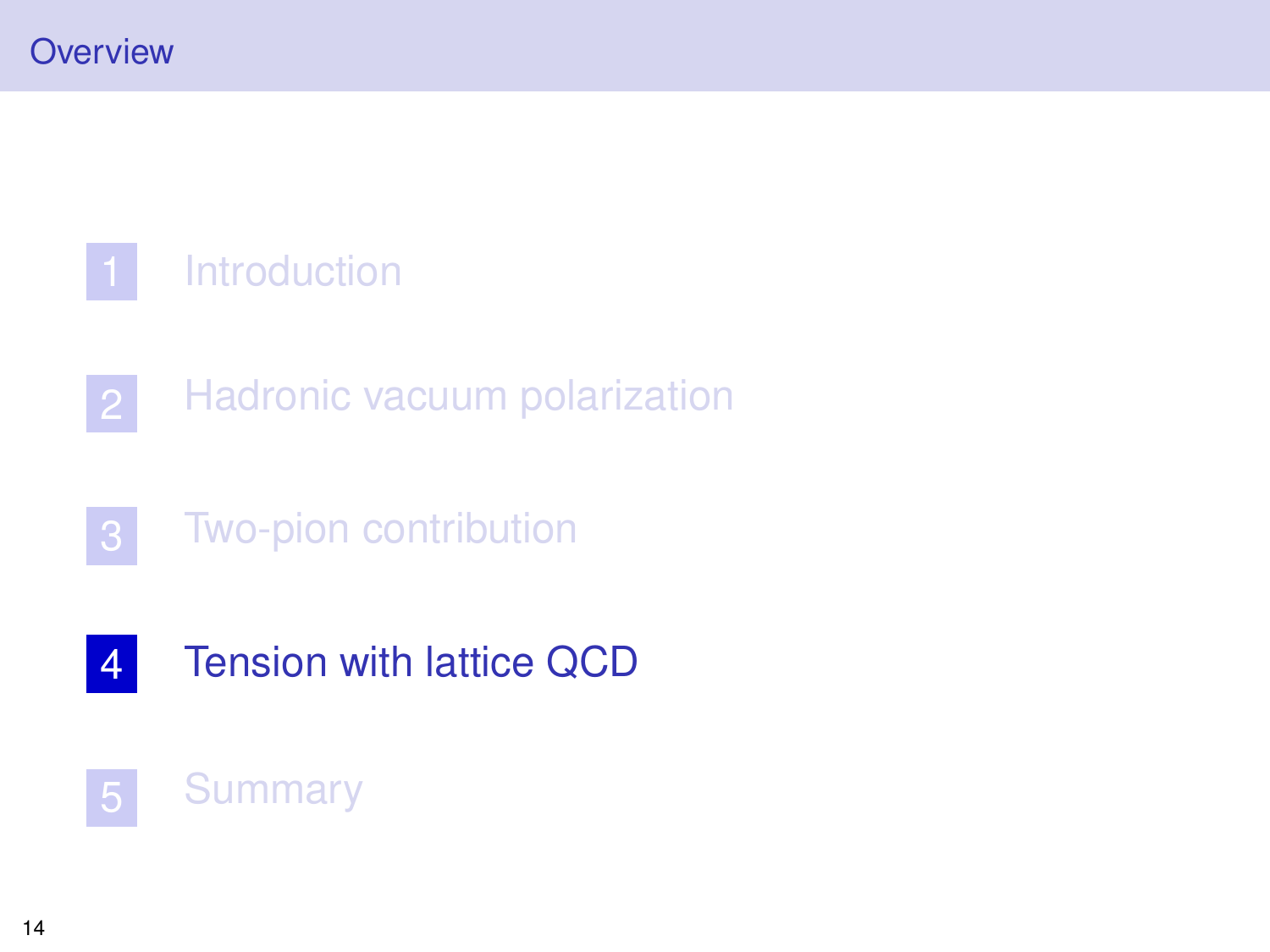

→ Colangelo, Hoferichter, Stoffer, PLB **814** (2021) 136073

- implications of changing HVP?
- modifications at high energies affect **hadronic**  $\mathsf{running}$  of  $\alpha_{\mathrm{QED}}^{\mathrm{eff}} \Rightarrow$  clash with global EW fits

 $\rightarrow$  Passera, Marciano, Sirlin (2008), Crivellin, Hoferichter, Manzari, Montull (2020), Keshavarzi, Marciano, Passera, Sirlin (2020), Malaescu, Schott (2020)

 $\rightarrow$  talk by A. Keshavarzi

- lattice studies point at region  $< 2 \,\text{GeV}$
- $\bullet$   $\pi\pi$  **channel** dominates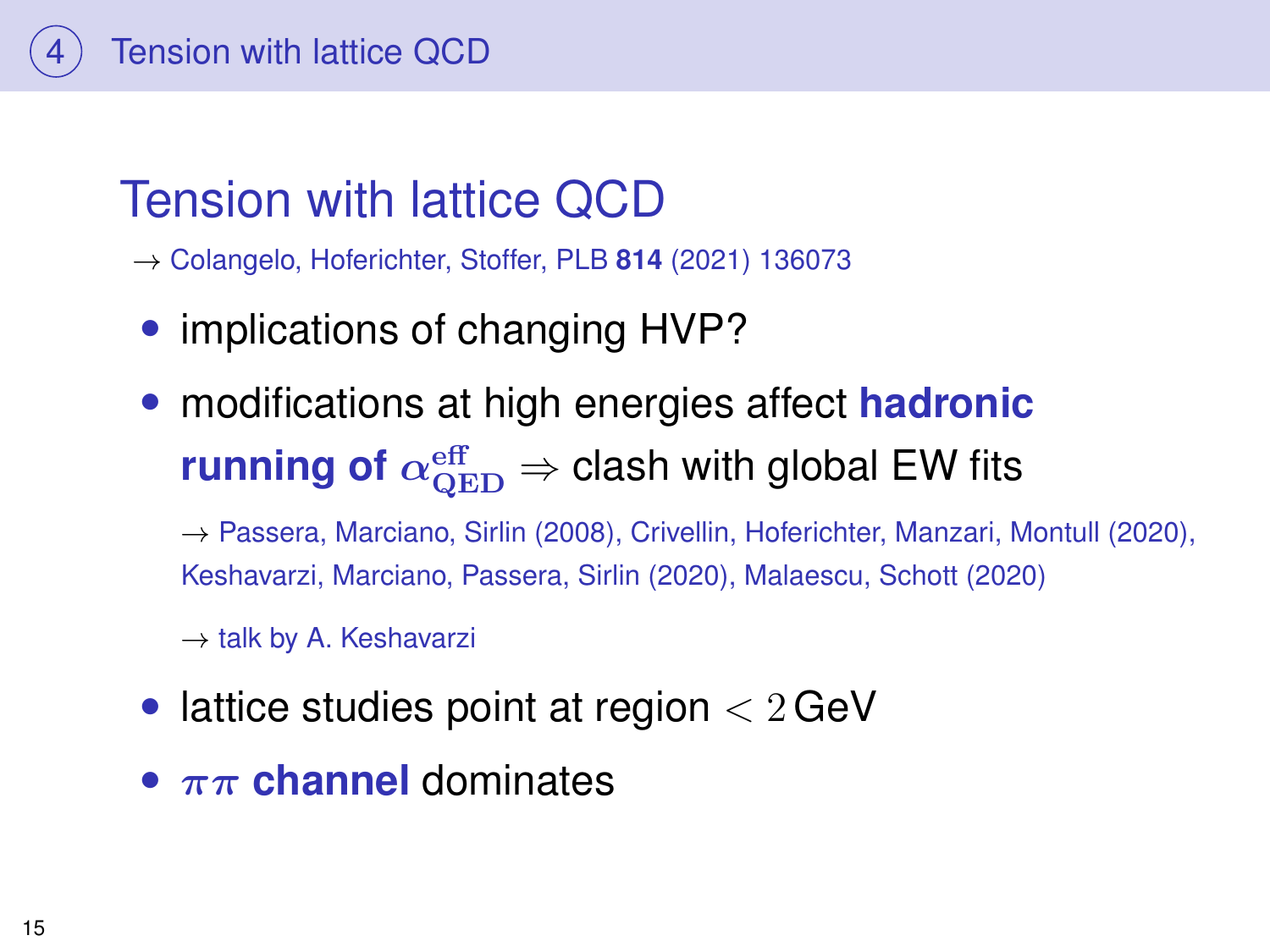# Result for  $a_{\mu}^{\rm HVP,\pi\pi}$  below 1 GeV



assumption: suppose all changes occur in  $\pi\pi$  channel < 1 GeV  $\Rightarrow a_\mu^{\rm total}[\textsf{WP20}] - a_\mu^{2\pi, < 1\,\textsf{GeV}}[\textsf{WP20}] = 197.7 \times 10^{-10}$ 

16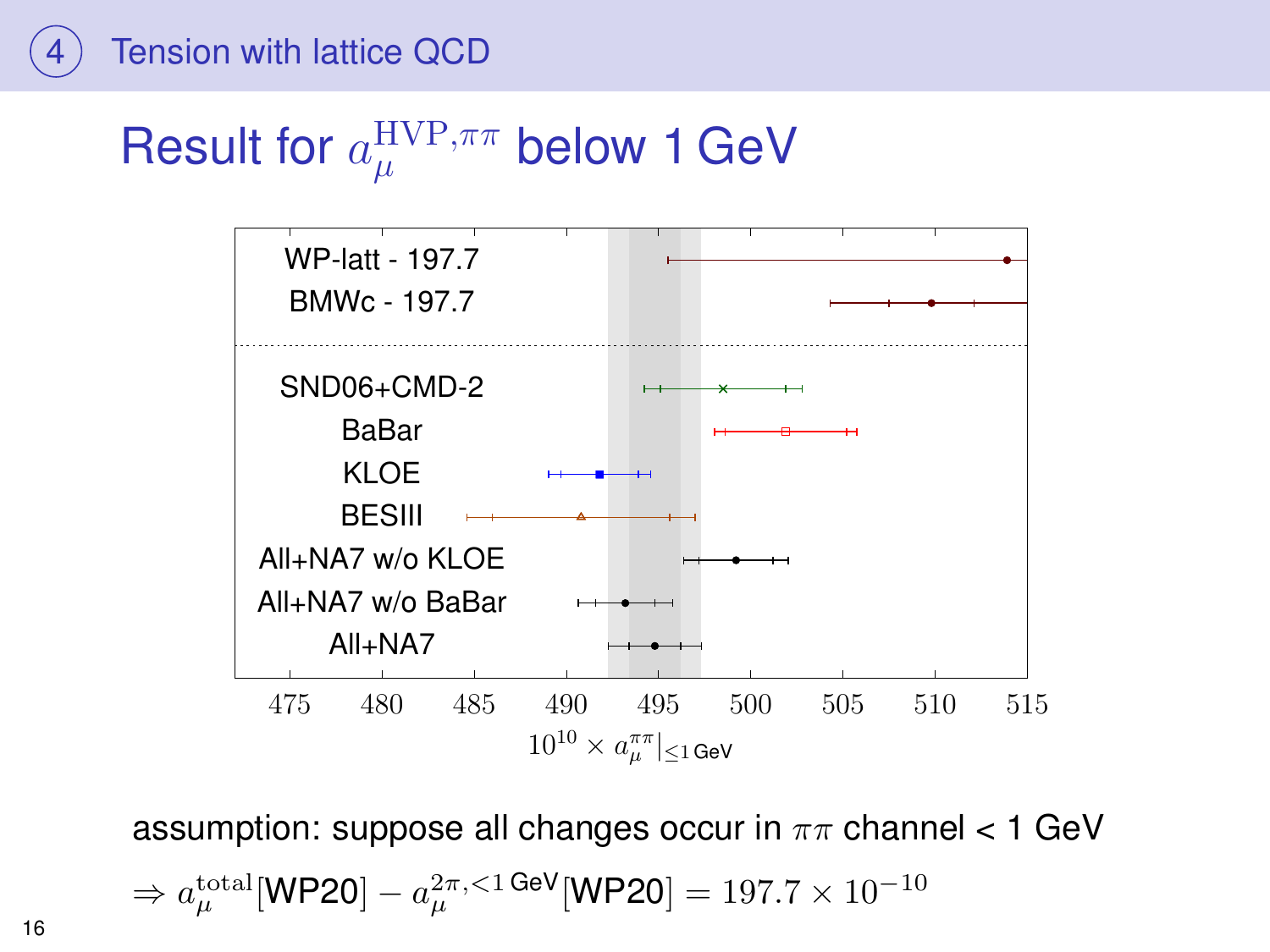

→ Colangelo, Hoferichter, Stoffer, PLB **814** (2021) 136073

- force a different HVP contribution in VFF fits by including "lattice" datum with tiny uncertainty
- three different scenarios:
	- "low-energy" physics:  $\pi\pi$  phase shifts
	- "high-energy" physics: inelastic effects,  $c_k$
	- all parameters free
- study effects on pion charge radius, hadronic running of  $\alpha_{\rm QED}^{\rm eff}$ , phase shifts, cross sections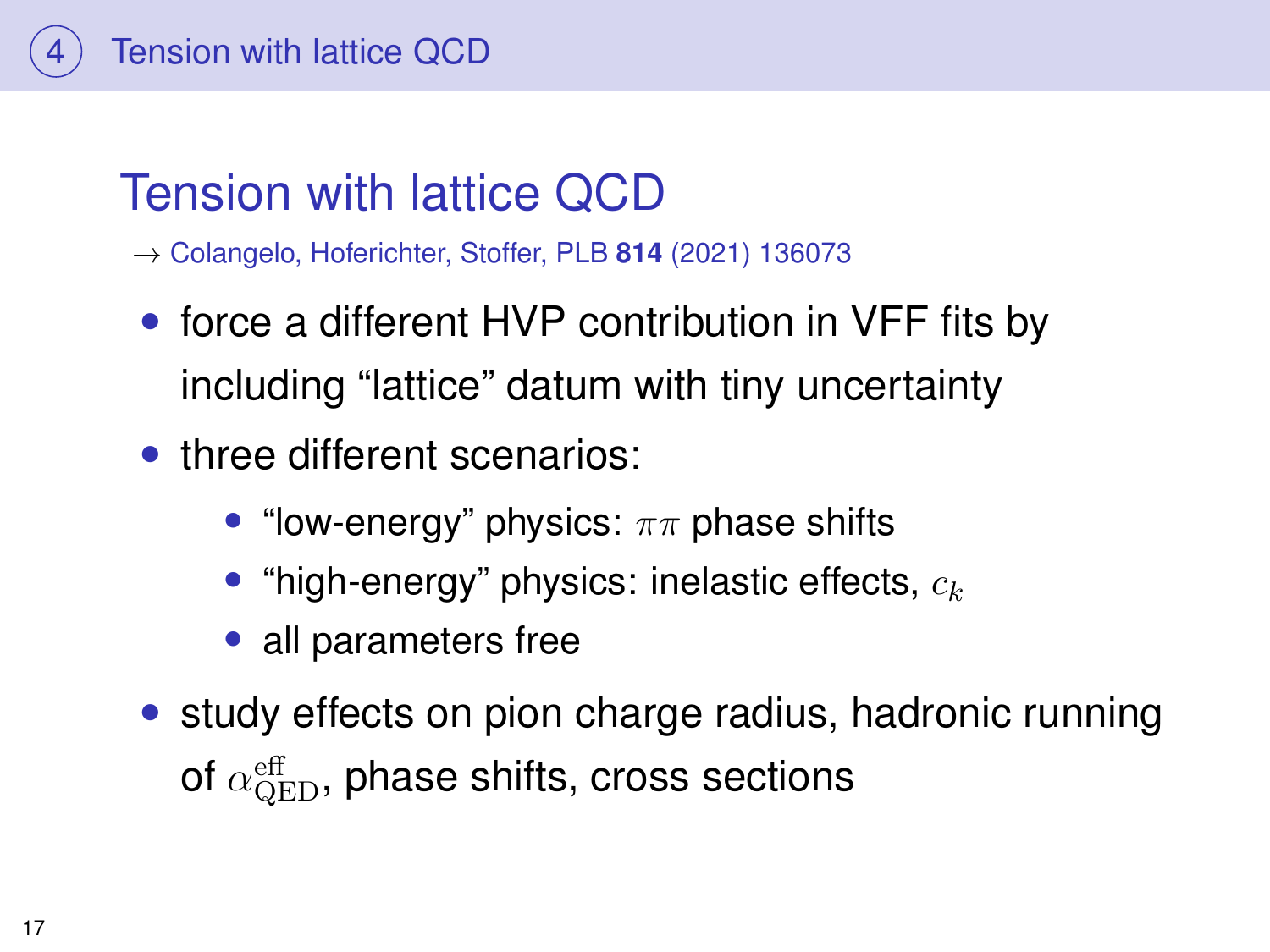

#### Modifying  $a_{\mu}^{\pi\pi}$  $|\mu^{\prime\prime}| \leq 1$  GeV

- → Colangelo, Hoferichter, Stoffer, PLB **814** (2021) 136073
- "low-energy" scenario requires large local changes in the cross section in the  $\rho$  region
- "high-energy" scenario has an impact on **pion charge radius** and the space-like VFF  $\Rightarrow$  chance for independent lattice-QCD checks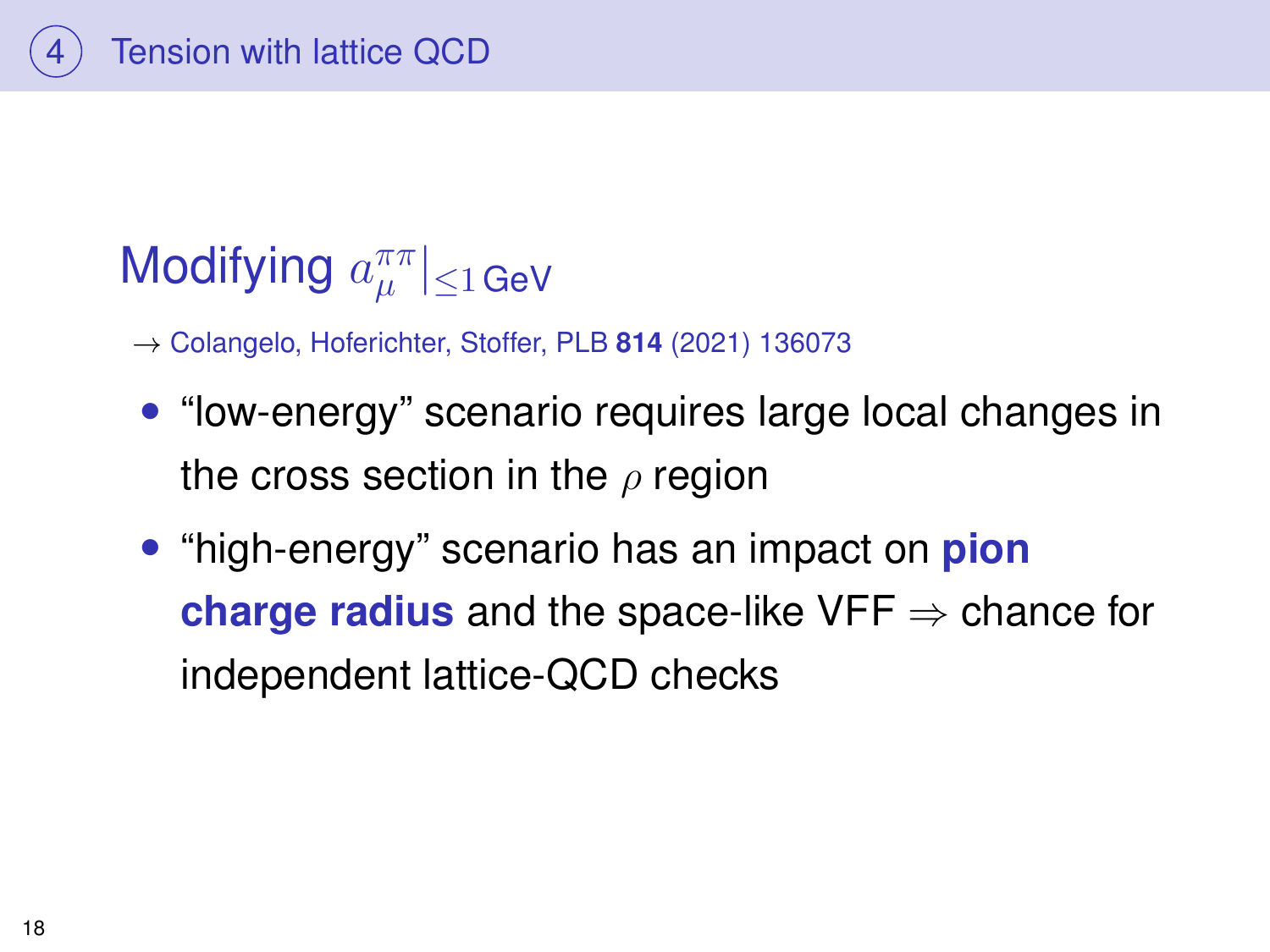

#### Modifying  $a^{\pi\pi}_{\mu}$  $|\mu^+| \leq 1$  GeV

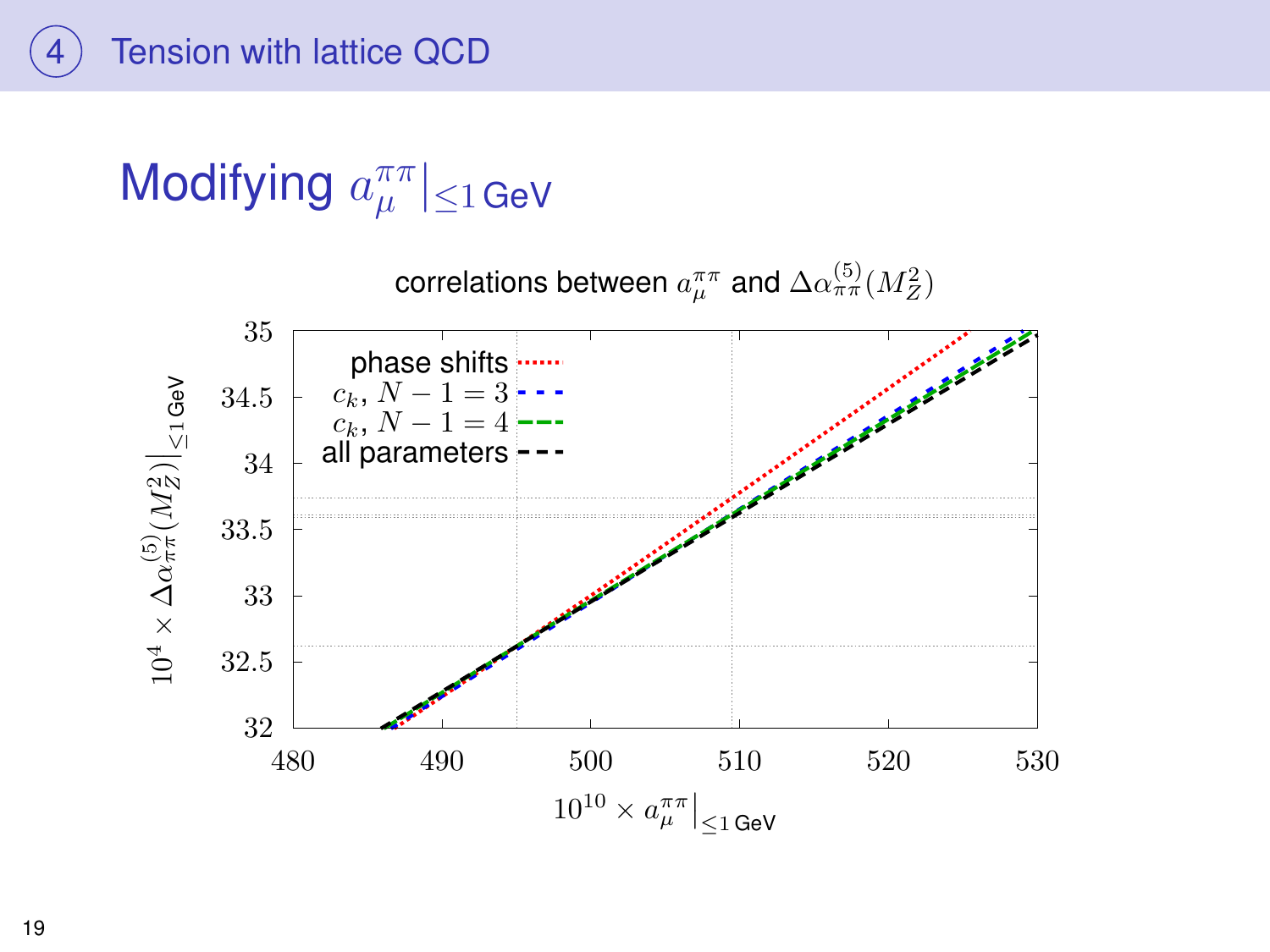

#### Modifying  $a^{\pi\pi}_{\mu}$  $|\mu^+| \leq 1$  GeV



correlations between  $a_\mu^{\pi\pi}$  and  $\langle r_\pi^2\rangle$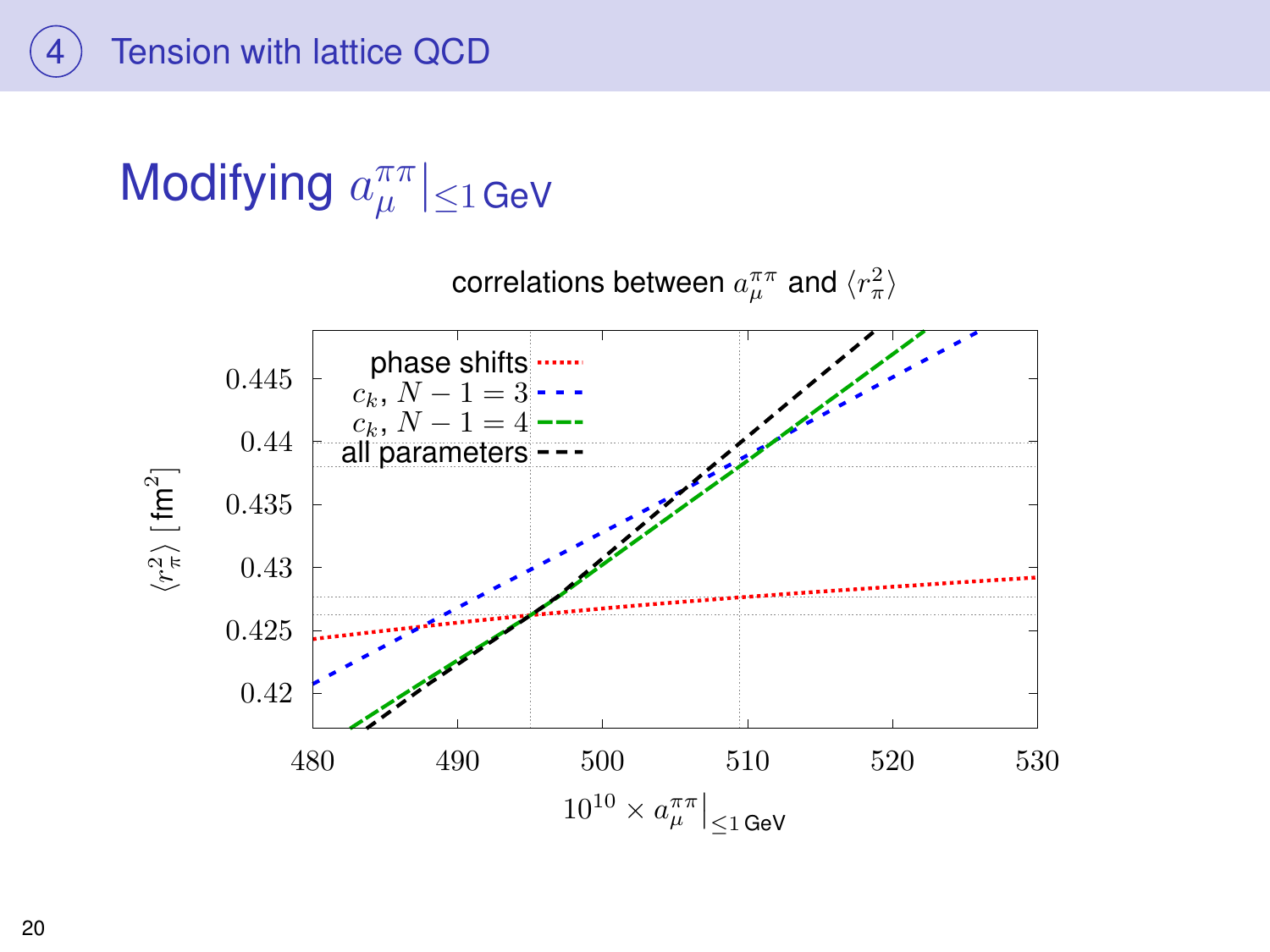Modifying  $a_{\mu}^{\pi\pi}$  $|\mu^{\prime\prime}| \leq 1$  GeV

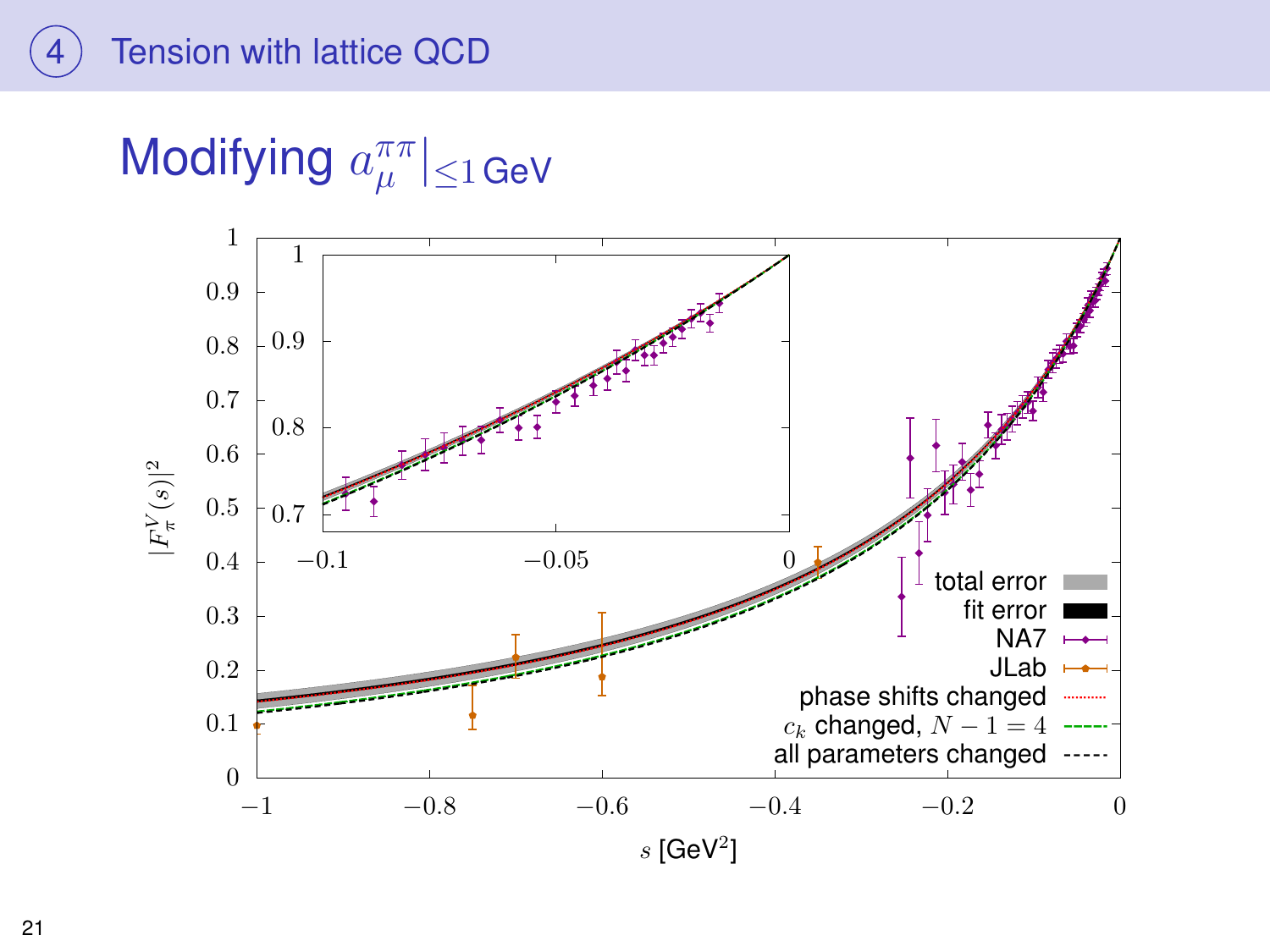Modifying  $a_{\mu}^{\pi\pi}$  $|\mu^{\prime\prime}| \leq 1$  GeV

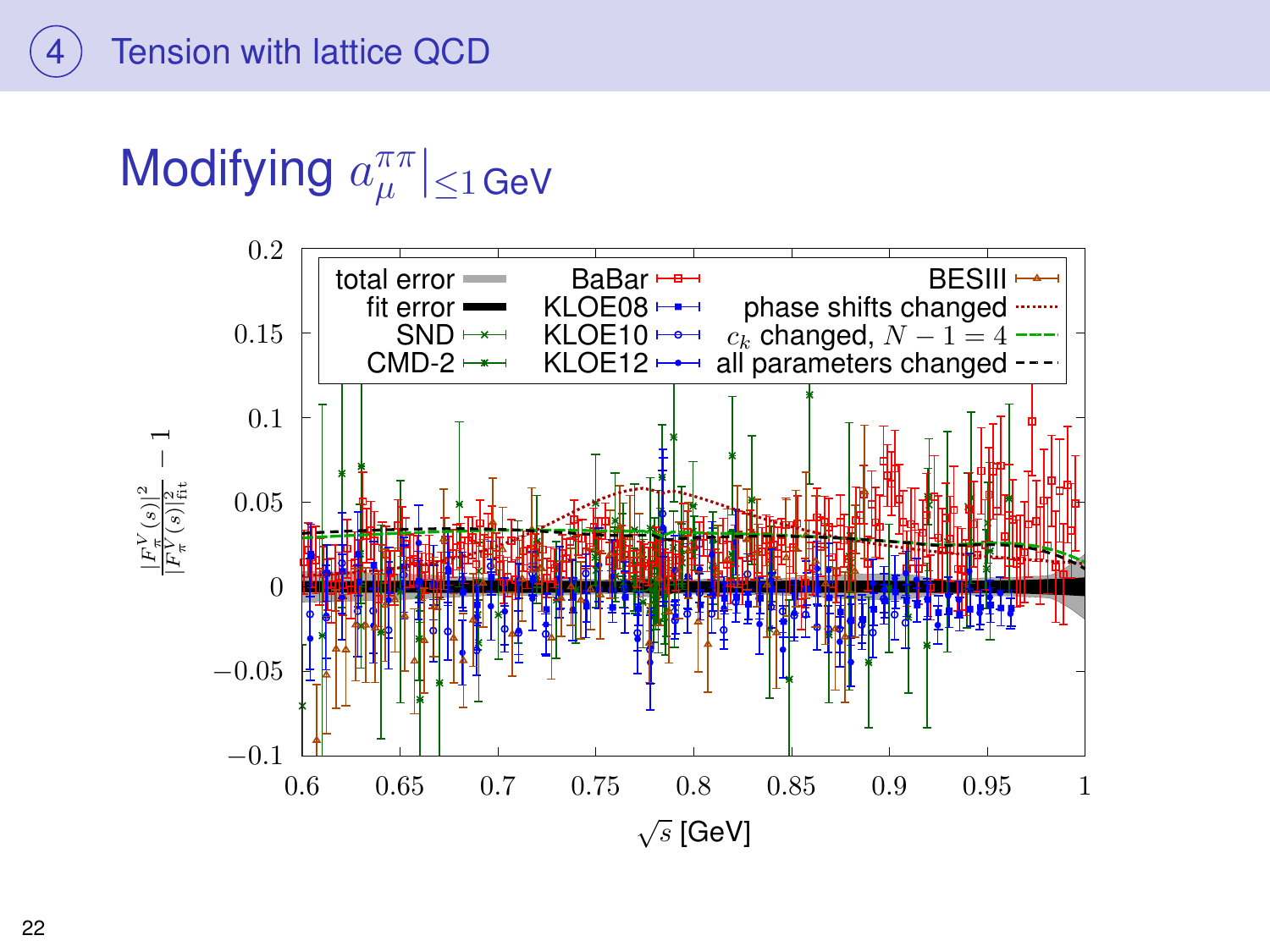### Some insights from the window quantities



smooth window weight functions in Euclidean time

 $\rightarrow$  Blum et al. [RBC/UKQCD] (2018)

- out of  $a_{\mu}$ [BMWc]  $a_{\mu}$ [WP20] = 14.4 × 10<sup>-10</sup>, maybe  $6 - 7 \times 10^{-10}$  from intermediate window
- using form of weight functions and assuming rather uniform shifts in low-energy region: at least  $5 \times 10^{-10}$  from **above 1 GeV**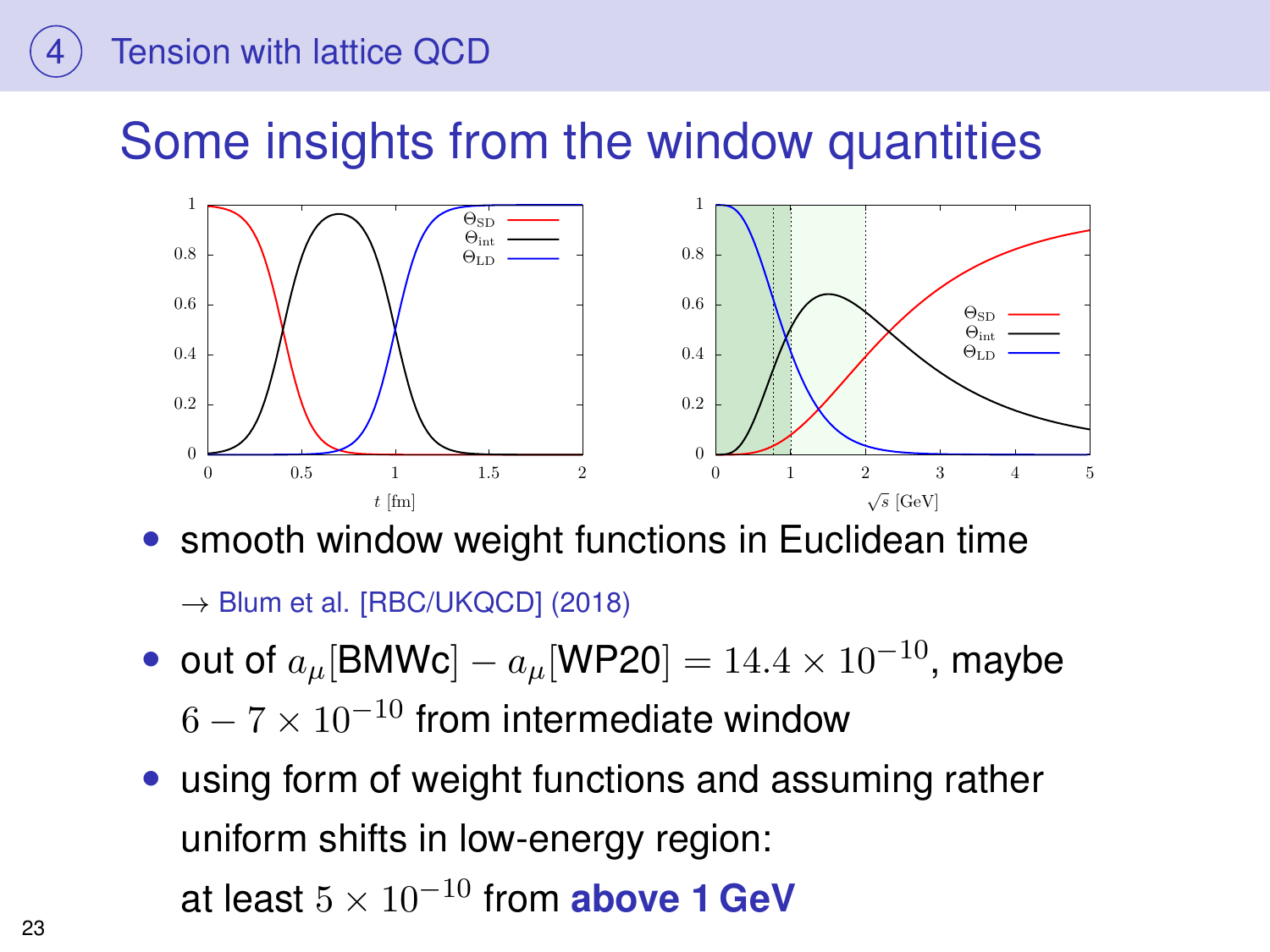<span id="page-26-0"></span>[Introduction](#page-2-0)

- [Hadronic vacuum polarization](#page-6-0)
- [Two-pion contribution](#page-10-0)
- [Tension with lattice QCD](#page-16-0)